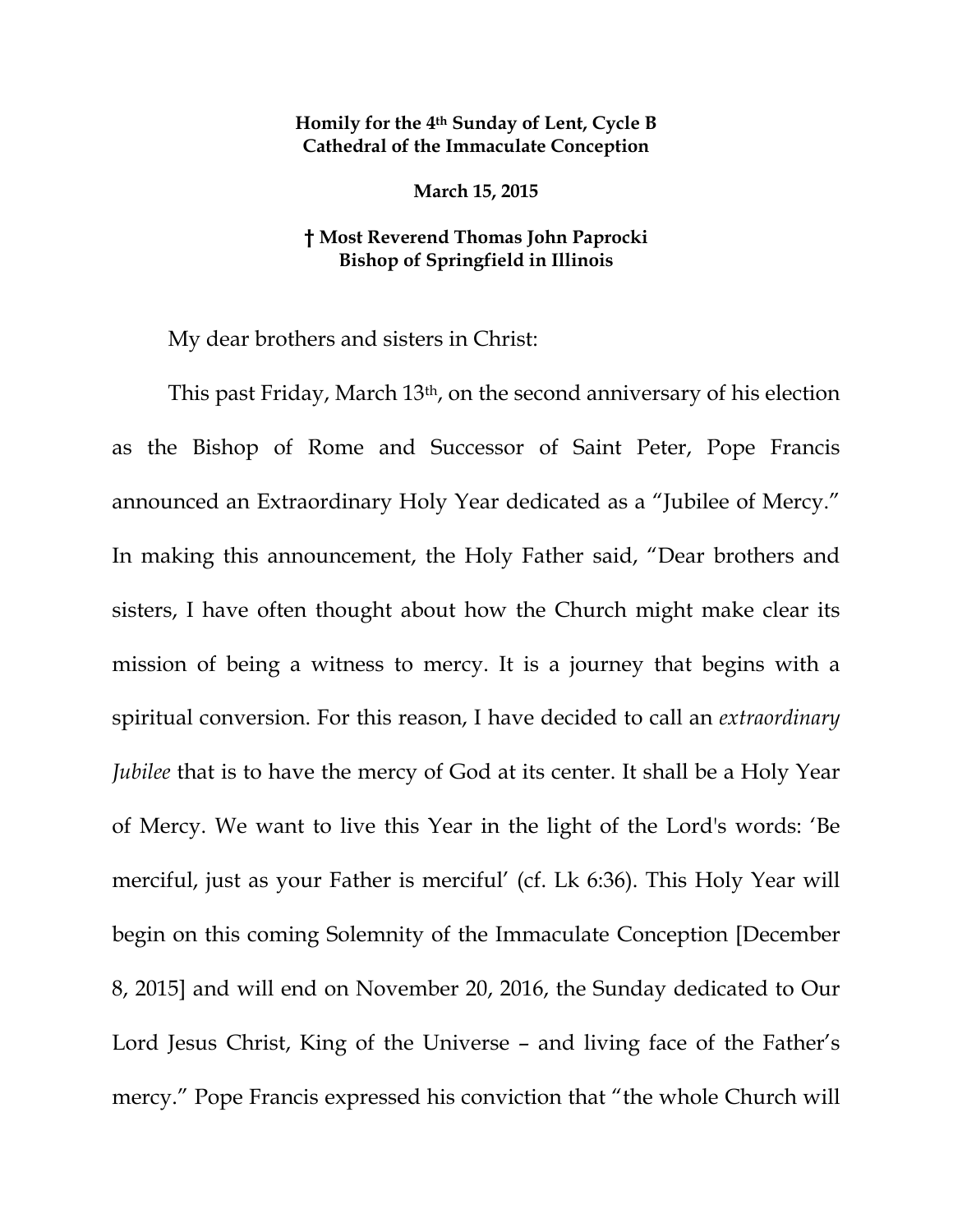find in this Jubilee the joy needed to rediscover and make fruitful the mercy of God, with which all of us are called to give consolation to every man and woman of our time. From this moment, we entrust this Holy Year to the Mother of Mercy, that she might turn her gaze upon us and watch over our journey."1

The opening of this next Jubilee will take place on the fiftieth anniversary of the closing of the Second Vatican Council in 1965.

In the ancient Hebrew tradition, the Jubilee Year, which was celebrated every 50 years, was meant to restore equality among all of the children of Israel, offering new possibilities to families which had lost their property and even their personal freedom.

The Catholic tradition of the Holy Year began with Pope Boniface VIII in 1300. Boniface VIII had envisioned a Jubilee every century. From 1475 onwards – in order to allow each generation to experience at least one Holy Year – the ordinary Jubilee was to be celebrated every 25 years. However, an extraordinary Jubilee may be announced on the occasion of an event of particular importance. Until present, there have been 26 ordinary Holy Year celebrations, the last of which was the Jubilee of 2000.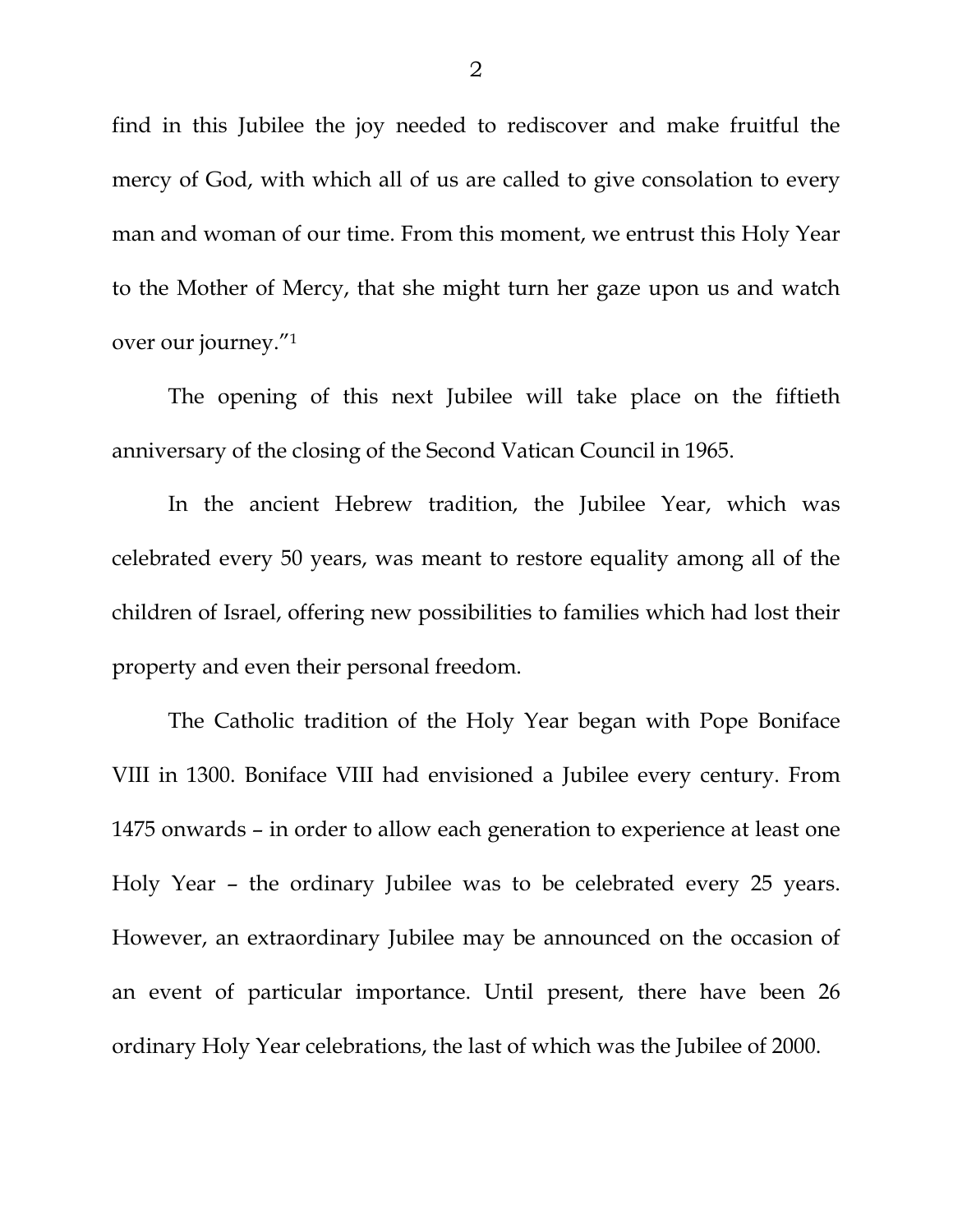The Catholic Church has given to the Hebrew Jubilee a more spiritual significance. It consists in a general pardon, an indulgence open to all, and the possibility to renew one's relationship with God and neighbor. Thus, the Holy Year is always an opportunity to deepen one's faith and to live with a renewed commitment to Christian witness.<sup>2</sup>

Notice that one of the primary features of a Holy Year is a special grant of indulgence. During these Sundays of Lent, I have been speaking about the theological concept of indulgences, which can be summarized as "a remission before God of the temporal punishment for sins, whose guilt is forgiven, which a properly disposed member of the Christian faithful obtains under certain and clearly defined conditions through the intervention of the Church."3

I also discussed why the remission of temporal punishment through an indulgence is needed if sins are forgiven in the Sacrament of Reconciliation. In short, through the ministry of the Church, "repentance after baptism leads to divine forgiveness of guilt as well as pardon with regard to the eternal punishment deserved for serious or 'mortal' sins, but with the possibility or even likelihood that penance must yet be done (earthly or 'purgatorial') before the forgiven sinner can be united with the

3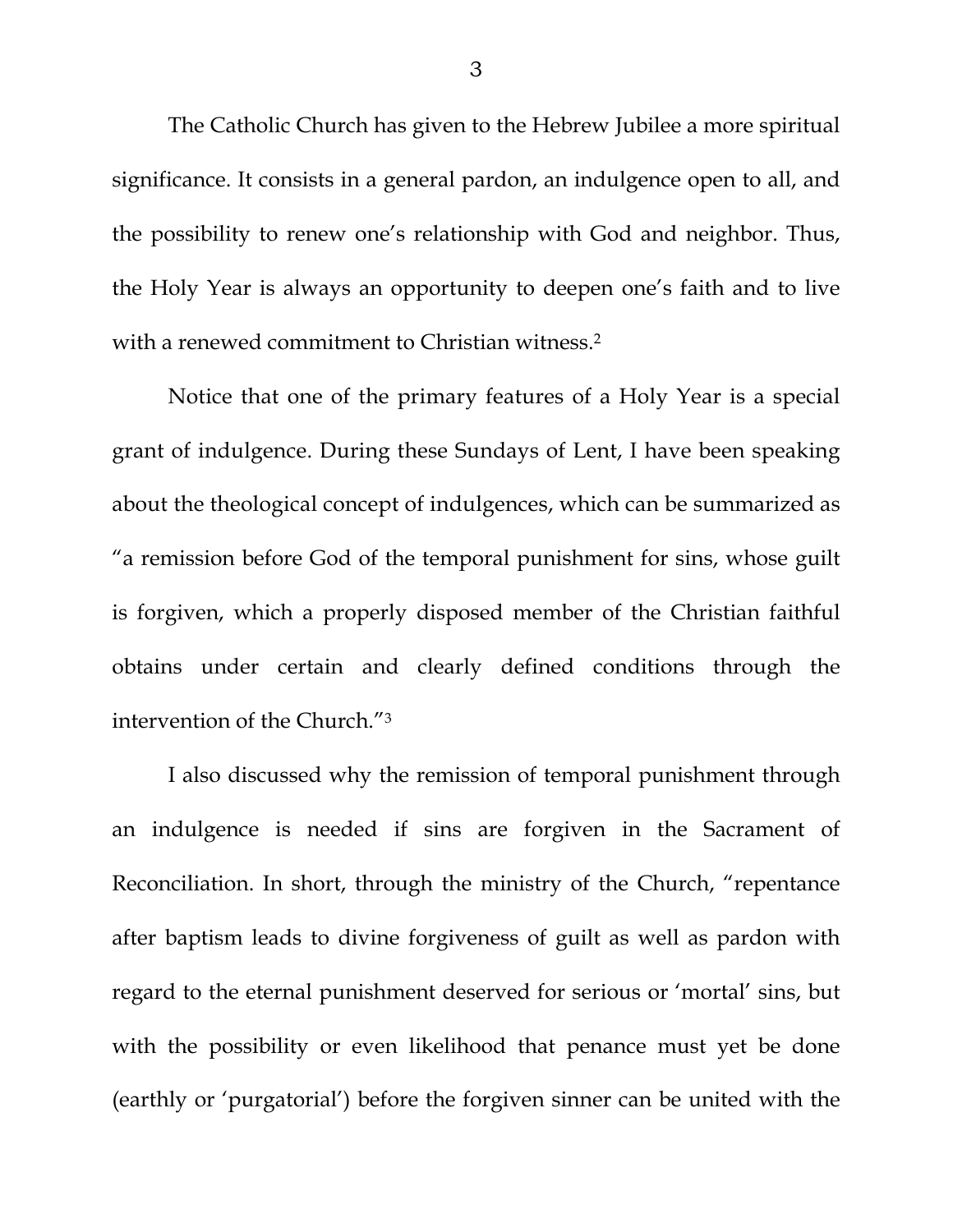Trinity in heaven."4 Indulgences are a way in which the Church helps her members who need to do that kind of penance (known as *temporal punishment*). Thus, in the Sacrament of Reconciliation, when the priest imposes a sacramental penance that also happens to be enriched with an indulgence, the penitent who performs that work "can at the same time both satisfy the penance and gain an indulgence."5

Last week I described the "four general concessions by which the Christian faithful are encouraged to infuse with a Christian spirit all the actions that go to make up their daily lives and to strive in the ordering of their lives towards the perfection of charity."6 According to these four general concessions, a partial indulgence is granted to those who offer up the hardships of life in prayer, give of themselves or their goods to a charitable cause, voluntarily abstain from licit pleasures, and give explicit witness to their faith before others.<sup>7</sup> These four grants are based on the Holy Bible and the doctrine of the Church, as clearly set forth by the Second Vatican Council.<sup>8</sup>

Today I will discuss other concessions by which partial and plenary indulgences are granted for works of devotion, charity and penance. The Church in her generous mercy provides many such works of devotion,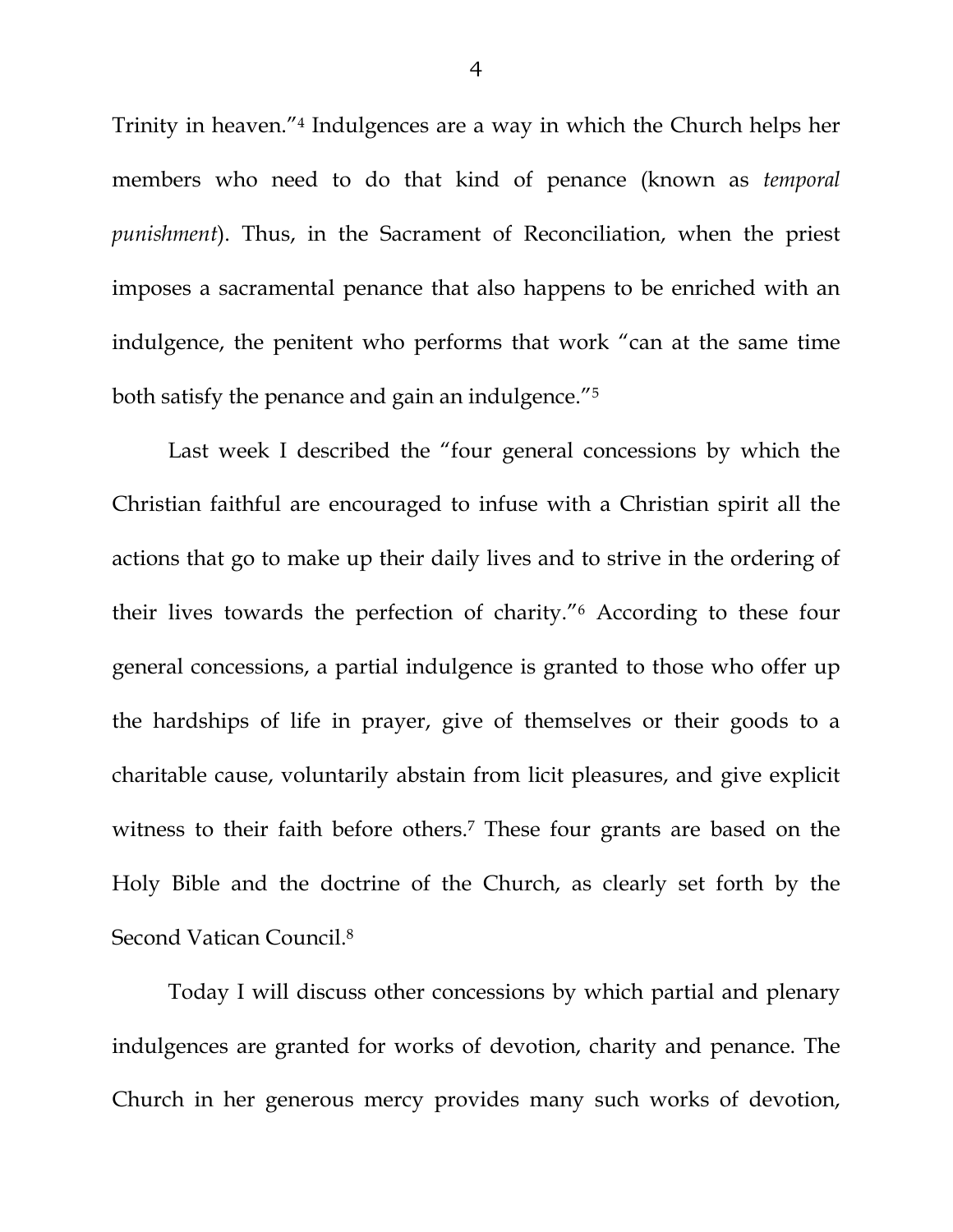charity and penance, so I will just provide some examples from the various categories. Deserving of special mention are grants pertaining to those works by any one of which the faithful can obtain a plenary indulgence each day of the year:

- Adoration of the Blessed Sacrament for at least one half hour;
- The pious exercise of the Way of the Cross;
- Recitation of the Marian Rosary in a church or an oratory, or in a family, a religious community, or a sodality of the faithful or, in general, when several of the faithful are gathered for any good purpose; and
- The devout reading or listening to the Sacred Scriptures for at least a half an hour.<sup>9</sup>

 Some plenary indulgences pertain to works of devotion, charity and penance performed on designated days, such as:

 Public recitation of the act of dedication of the human race to Christ the King on the annual Solemnity of Our Lord, Jesus Christ, King of the Universe;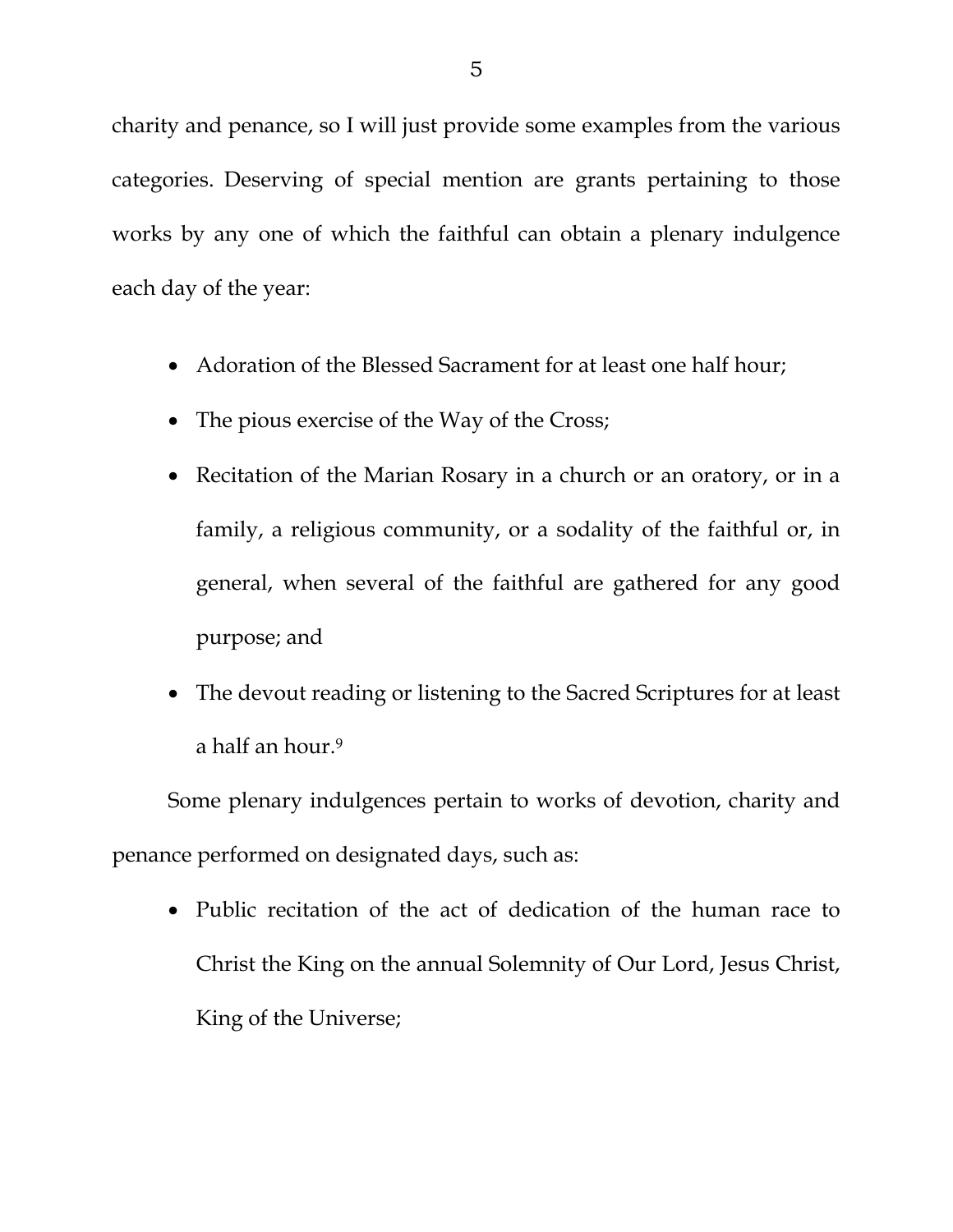- Public recitation of the act of reparation on the Solemnity of the Most Sacred Heart of Jesus;
- Receiving a papal blessing imparted by the Pope to the people of Rome and to the World, usually on Christmas and Easter, or three times a year on solemn feasts designated by the bishop to whose care the faithful are entrusted, even if the faithful are physically unable to be present physically at the sacred rite, provided they follow it devoutly as it is broadcast live by television or radio;
- Devout participation in a solemn Eucharistic procession, held inside or outside a church, especially on the Solemnity of the Body and Blood of Christ, also known as *Corpus Christi*;
- Spending at least three entire days in the spiritual exercises of a retreat;
- Participation in some of the services during the Week of Christian Unity and assist at the closing of this same week;
- Adoration of the Cross in the solemn liturgical action of Good Friday;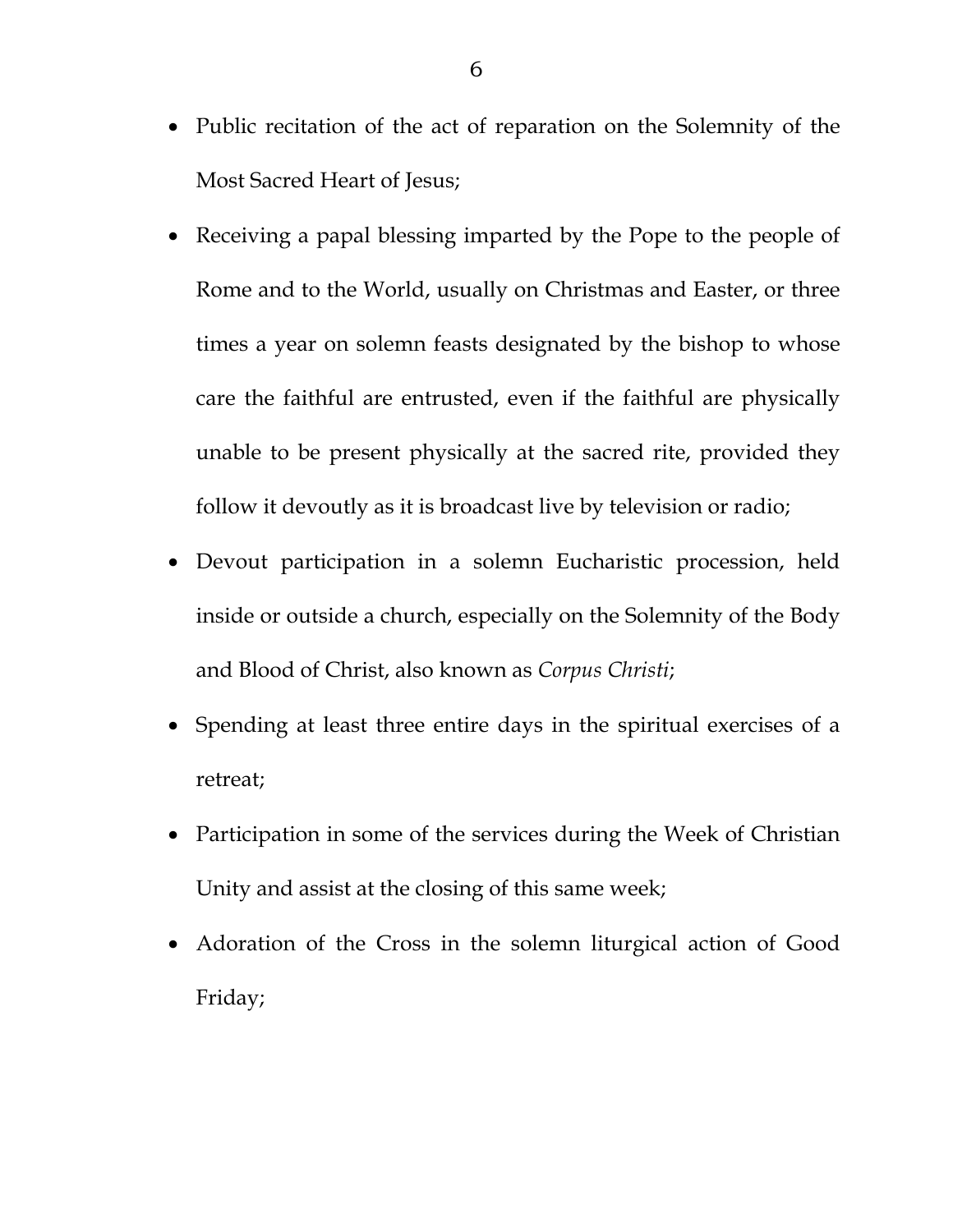- Renewal of baptismal vows at the Easter Vigil or on the anniversary of one's baptism;
- Receiving First Holy Communion;
- Participating in a newly ordained priest's First Mass before the people on a chosen day;
- Participating at a Jubilee Mass celebrating the twenty-fifth, fiftieth, sixtieth and seventieth anniversary of priestly ordination and the twenty-fifth, fortieth and fiftieth anniversary of a bishop's ordination;
- Assisting at sacred functions during the pastoral visit of the Bishop;
- Visiting the cathedral church and there devoutly reciting an Our Father and the Creed on the solemnity of the holy Apostles Peter and Paul (June 29th) or on the solemnity of its titular, which for us here in Springfield is the Immaculate Conception (December 8<sup>th</sup>); and
- Visiting a parish church and there devoutly reciting an Our Father and the Creed on the church's titular feast day.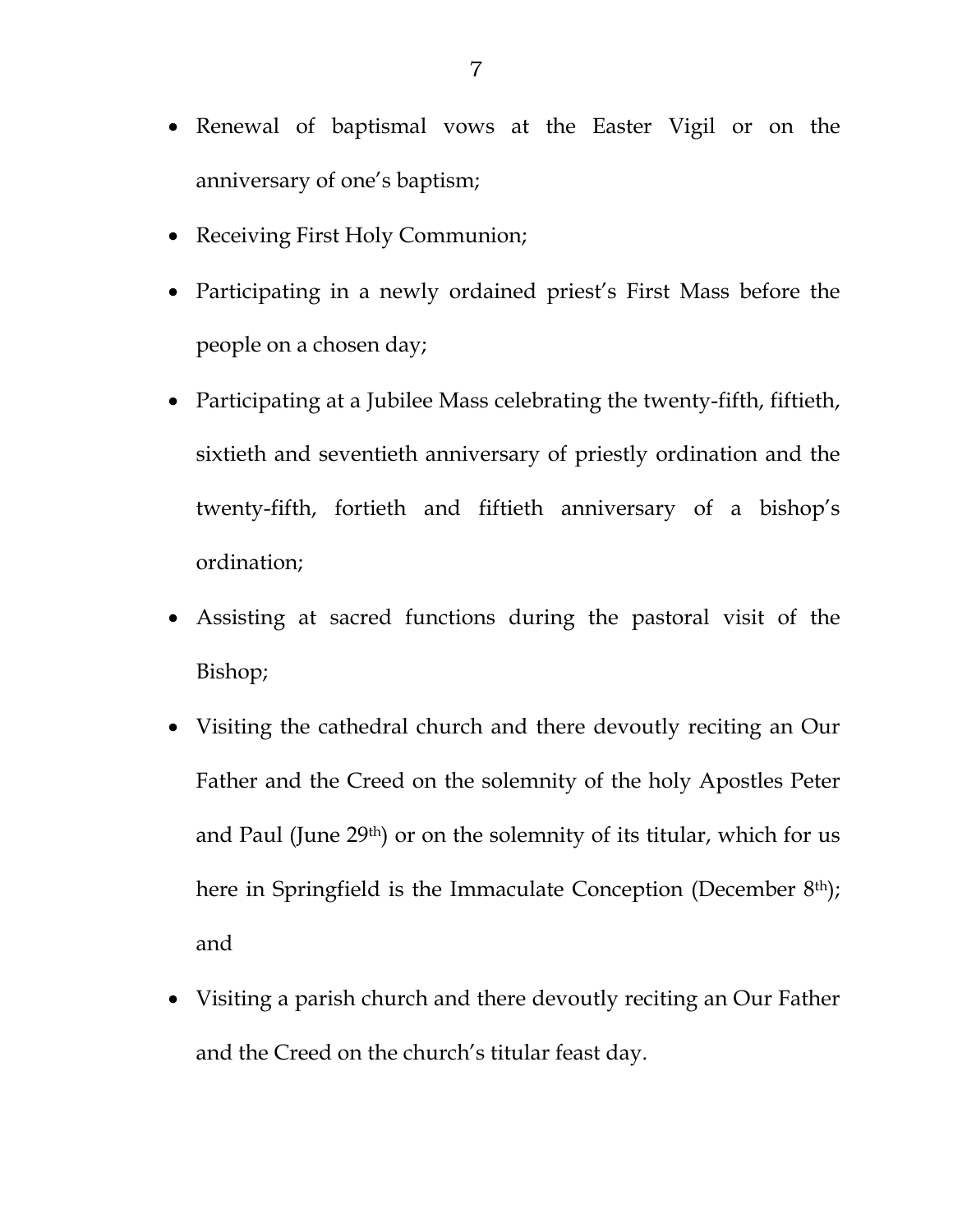A plenary indulgence is also administered by a priest when administering the sacraments and imparting the apostolic blessing to someone in danger of death. If a priest is not available at the hour of death, the Christian faithful may acquire a plenary indulgence at the time of death provided they have been in the habit of reciting some prayers during their lifetime.

Partial indulgences are also granted for numerous prayers and devotions, such as visiting the Blessed Sacrament for adoration, teaching or studying Christian doctrine, using articles of devotion (such as a crucifix, cross, rosary, scapular or medal) properly blessed by a priest or a deacon, spending time in mental prayer, reciting the *Angelus* at dawn, noon and evening, praying to one's guardian angel with a duly approved prayer, such as *Angel of God*, participating in novenas and praying litanies, such as of the Most Holy Name of Jesus, the Most Sacred Heart of Jesus, the Most Precious Blood of Our Lord, the Blessed Virgin Mary, St. Joseph, and of all the Saints.

Indulgences can be obtained not only for ourselves, but also for the souls in purgatory, such as by visiting a cemetery and praying for the dead.10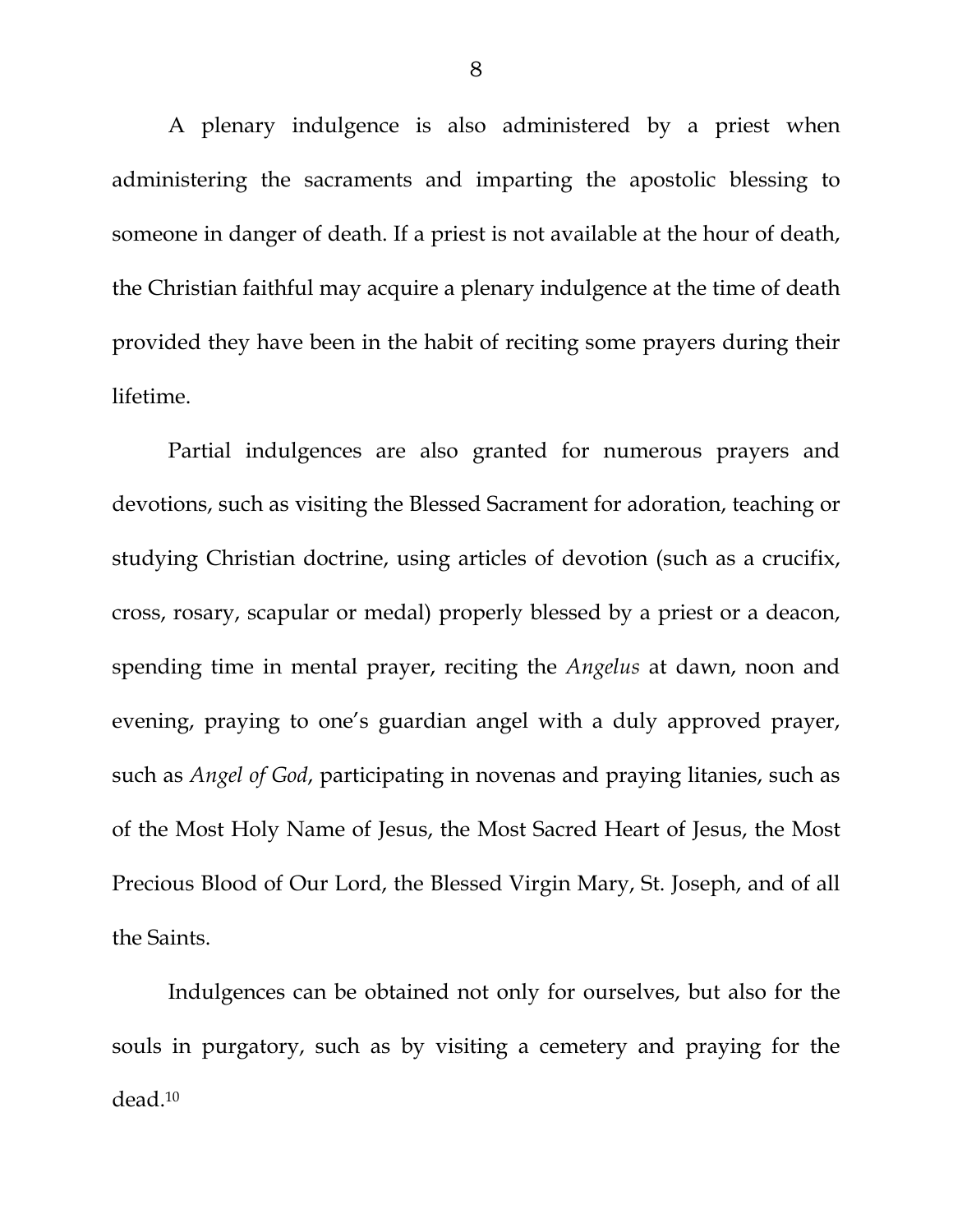It is important to remember that it is not the mere performance of these actions that bring about the benefits of an indulgence, but the interior spiritual disposition of one's heart and the detachment from sin that must accompany these good works.

At the heart of Christianity is the experience of the love of God in the person of Jesus. Jesus comes to us in the Eucharist which we now celebrate. He joins us to Himself in His sacrifice of love. He unites us to the Father and to the Spirit. He gives us the help that we need to know, love and serve Him with all our mind and heart and to love our neighbors as ourselves.

May God give us this grace. Amen.

 $\overline{a}$ 

<sup>1</sup> Pope Francis, Homily with announcement of Year of Mercy, March 13, 2015, http://www.news.va/en/news/pope-francis-homily-with-announcement-of-year-of-m.

<sup>2</sup>http://press.vatican.va/content/salastampa/en/bollettino/pubblico/2015/03/13/0187/00419. html#Testo in lingua inglese.